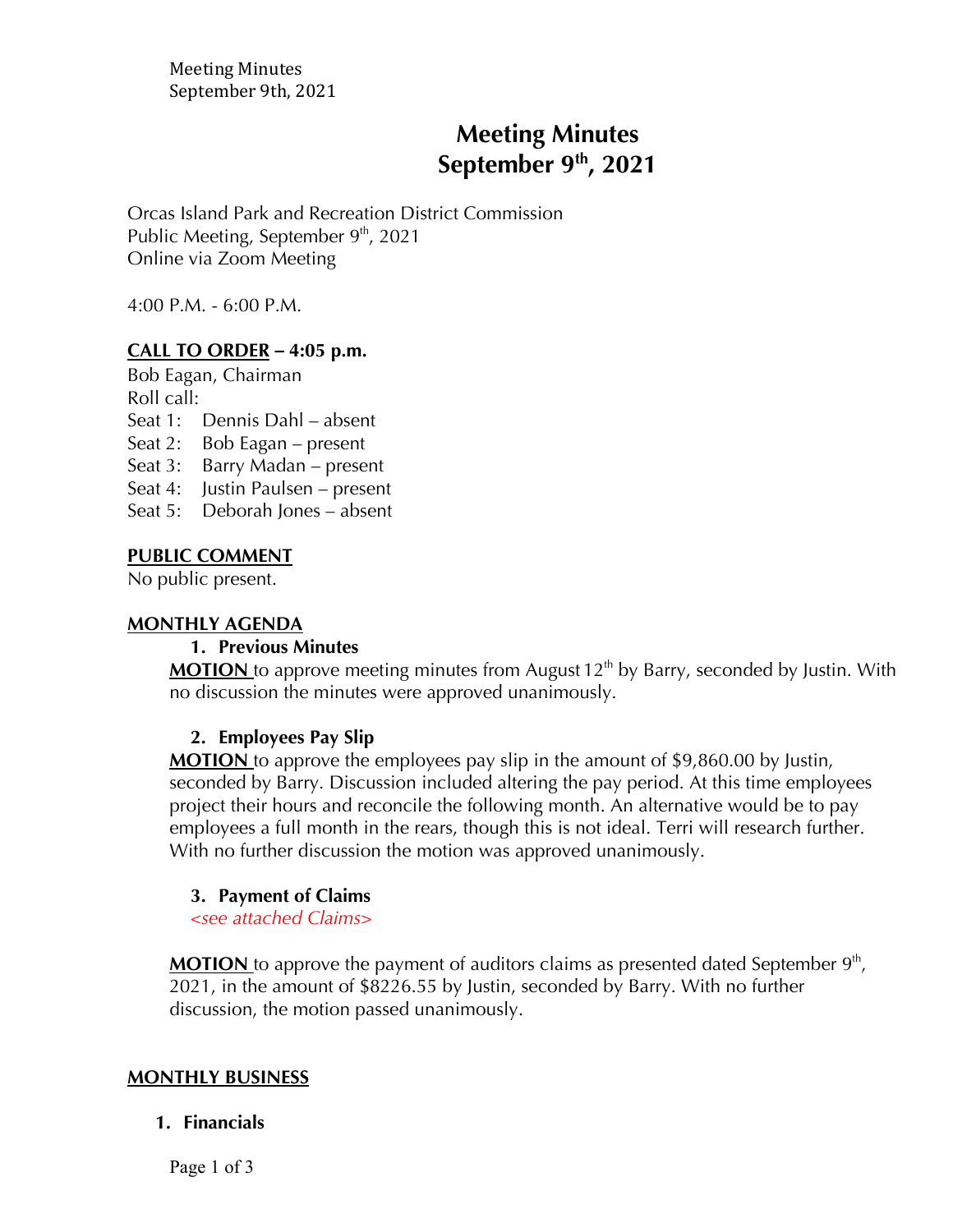Meeting Minutes September 9th, 2021

> • Terri is still awaiting financial reports from the county and will submit them to the board upon receipt.

# **2. Director's Report**

- There has been damage to the sprinkler heads in Buck Park due to someone attempting to pry the heads off. Terri is on the backorder list for additional heads.
- Field 1 needs additional weed work. Terri will work with Griffin to complete field work this fall.
- Fall programs are in the final planning phases with over 171 participants already enrolled.
- Terri has received a jury summons for three weeks in October/November.

# **UNFINISHED BUSINESS**

- **1. COVID-19 Business Operations, Programs and Staffing** 
	- See Director's Report.
- **2. Continue Levy Timeline/Ballot/Budget Discussion**
	- Terri will be working to get information out about the levy posted in local publications and various locations.

# **NEW BUSINESS**

# **1. COVID-19 Vaccine Mandate Discussion**

• Orcas Island Park and Recreation District is not required to participate in the vaccine mandate that has been issued to a number of organizations statewide. The District will continue to follow all state and local regulations surrounding the COVID-19 Pandemic.

# **2. BMX Program**

• Dan with Wild Life Cycles would like to discuss handing the BMX Night bike program over to Park and Rec. This would take place sometime in Spring 2022. This discussion will continue in future meetings.

# **ADJOURNMENT**

**MOTION** to adjourn by Justin, seconded by Barry, with no further discussion the meeting adjourned at 5:19 p.m.

### *Addenda:*

Page 2 of 3